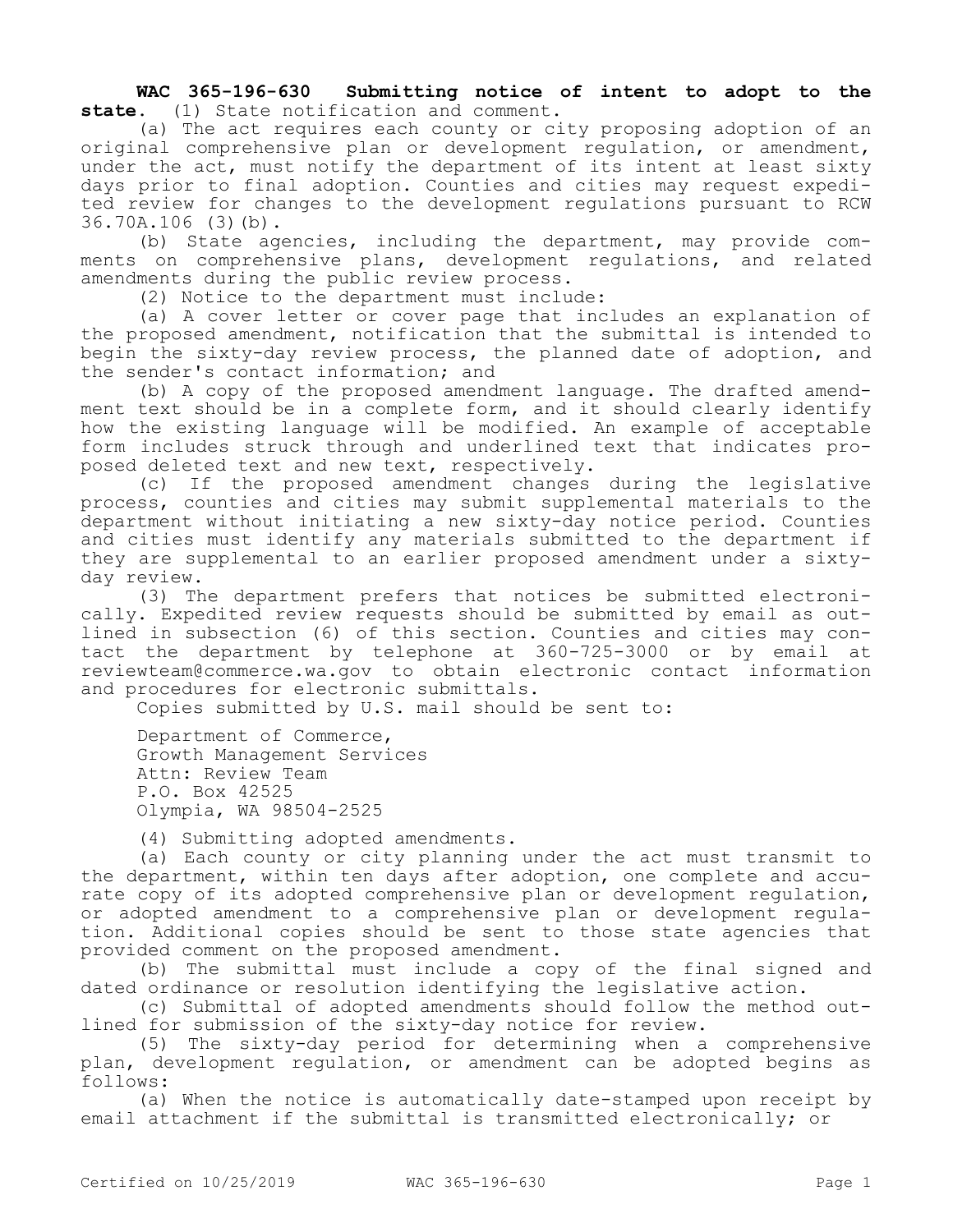(b) When the material is stamped upon the date of receipt at the department's planning unit reception desk during regular business hours if the submittal is transmitted by U.S. mail.

(6) Expedited review.

(a) Counties and cities may request expedited review when they are providing to the department notice of intent to adopt development regulations under RCW 36.70A.106 (3)(b).

(b) Expedited review is intended for amendments to development regulations for which, without expedited review, the sixty-day state agency review process would needlessly delay the jurisdictions adoption schedule.

(c) Counties and cities may not request expedited review of comprehensive plan amendments.

(d) Certain types of development regulations are very likely to require review by state agencies, and are therefore generally not appropriate for expedited review. Proposed changes to critical areas ordinances, concurrency ordinances, or ordinances regulating essential public facilities are examples of development regulation amendments that should not be submitted for expedited review.

(e) Department responsibilities:

(i) Requests should be forwarded to other state agencies within two working days of receipt of request for expedited review.

(ii) State agencies have ten working days to determine if the proposal is of interest and requires more time for review.

(iii) If the department is notified by any state agency within ten working days that it has an interest in more time for review, the department will not grant expedited review until all agencies have had an opportunity to comment.

(iv) If after ten working days, a state agency does not respond to the department, then the department may grant the request for expedited review.

(v) The department may determine that it has an interest in a proposal that requires more time for review, and it may deny a request for expedited review on that basis.

(vi) The estimated time frame for processing an expedited review request is fourteen days, to coincide with the State Environmental Policy Act comment period.

(vii) The expedited review request must include the information required to determine if an item is of state interest, similar to the methods outlined for submission of amendments for sixty-day review.

(f) State agency responsibilities:

(i) If a state agency intends to comment, the agency must respond to requests for expedited review within ten working days.

(ii) State agencies should determine how to coordinate an agency response internally to maintain proper notification and information management between its headquarters office and regional offices. The department will work with state agencies if it can be of assistance in this process.

(iii) If a state agency has an interest in a proposed amendment for expedited review, and it has requested the department not grant expedited review, the state agency requesting denial of the expedited review should contact and provide comment directly to the requesting jurisdiction within the sixty-day period specified in RCW 36.70A.106. The state agency should notify the department when it has completed review and provided comments.

(g) County and city responsibilities: